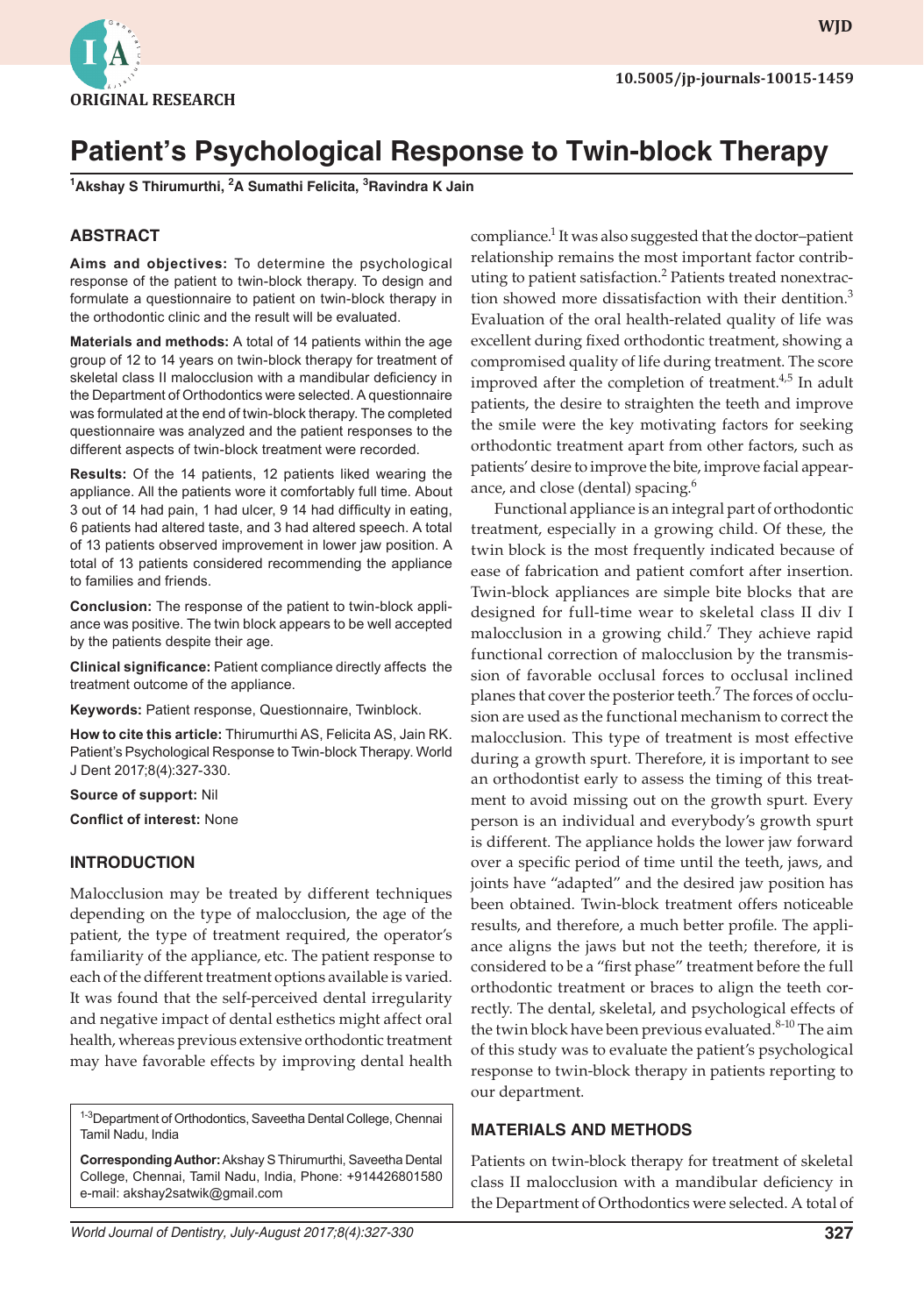|  |  |  |  | Table 1: Patient response to twin-block therapy |  |
|--|--|--|--|-------------------------------------------------|--|
|--|--|--|--|-------------------------------------------------|--|

|                                     |    | Patient response |    |
|-------------------------------------|----|------------------|----|
| Question                            | n  | Yes              | No |
| Recommend appliance to family and   |    | 13               | 1  |
| friends                             |    |                  |    |
| Approval of the patient toward twin |    | 12               | 2  |
| block                               |    |                  |    |
| Appliance wear                      | 14 | 14               | 0  |
| Full time                           | 14 | 14               | 0  |
| Problems encountered during         |    |                  |    |
| appliance wear                      |    |                  |    |
| Pain                                | 14 | 3                | 11 |
| Ulcer                               | 14 | 1                | 13 |
| Difficulty in eating                |    | 9                | 5  |
| Taste                               | 14 | 6                | 8  |
| Speech                              | 14 | 3                | 11 |
| Were treatment changes observed     |    | 13               | 1  |
| after 6 months?                     |    |                  |    |
| Relapse after treatment             | 14 | 1                | 13 |
| Recommend appliance to friends and  |    | 13               | 1  |
| relatives                           |    |                  |    |
|                                     |    |                  |    |

14 patients were enlisted. The age of the patients ranged from 12 to 14 years. These patients were on treatment for 6 months. At the end of twin-block therapy, they were requested to complete a questionnaire (Appendix) to assess their response to treatment. The questionnaire was formulated in English as well as in the local language for the patient to understand it. The child's parent/guardian was present during the completion of the questionnaire. The completed questionnaire was analyzed and the patient responses to the different aspects of twin-block treatment were recorded (Table 1, Graphs 1 and 2).

### **RESULTS**

Of the 14 patients, 12 patients liked wearing the appliance and 2 did not like the appliance (Table 1 and Graph 1). All the patients wore it comfortably full time. There were several problems encountered during the appliance wear. About 3 out of 14 patients had pain, 1 had ulcer, 9 had difficulty in eating, 6 had altered taste, and 3 had altered speech (Table 1 and Graph 2). A total of 13 patients considered treatment to be successful with improvement in lower jaw position (Table 1 and Graph 1). However, one patient complained that there was no change. Relapse after the treatment was noted only by one patient (Table 1 and Graph 1). A total of 13 patients were satisfied with the appliance and considered suggesting it to families and friends (Table 1 and Graph 1).

## **DISCUSSION**

Patient response is an important aspect of orthodontic treatment. Gaining the confidence of a young child is of utmost importance, especially with a twin block with acrylic blocks placed in the maxillary and mandibular arch. This study attempted to identify the problems associated with twin-block therapy and evaluate the patients' response. The results obtained showed a satisfactory response to twin-block therapy, with 85.71% of the patients showing a positive response to treatment, while 14.29% did not like the appliance. All patients were comfortable wearing the appliance throughout the day even to school. However, few patients removed the appliance during meals due to difficulty in eating. About 92.86% of the patients observed an improvement in their facial appearance after 6 months, but 7.14% of patients noted a relapse with a backward placement of the mandible if twin-block therapy was discontinued. Patient satisfaction was 92.86% and they were willing to recommend the treatment to their family and friends.

Despite the good patient response, several problems were encountered during appliance wear, such as pain, ulceration, difficulty in eating, altered taste, and altered speech. About 21.43% of patients encountered pain during treatment, especially in the molar region. Some



**Graph 1:** Patient response among the 14 patients selected for twin-block therapy

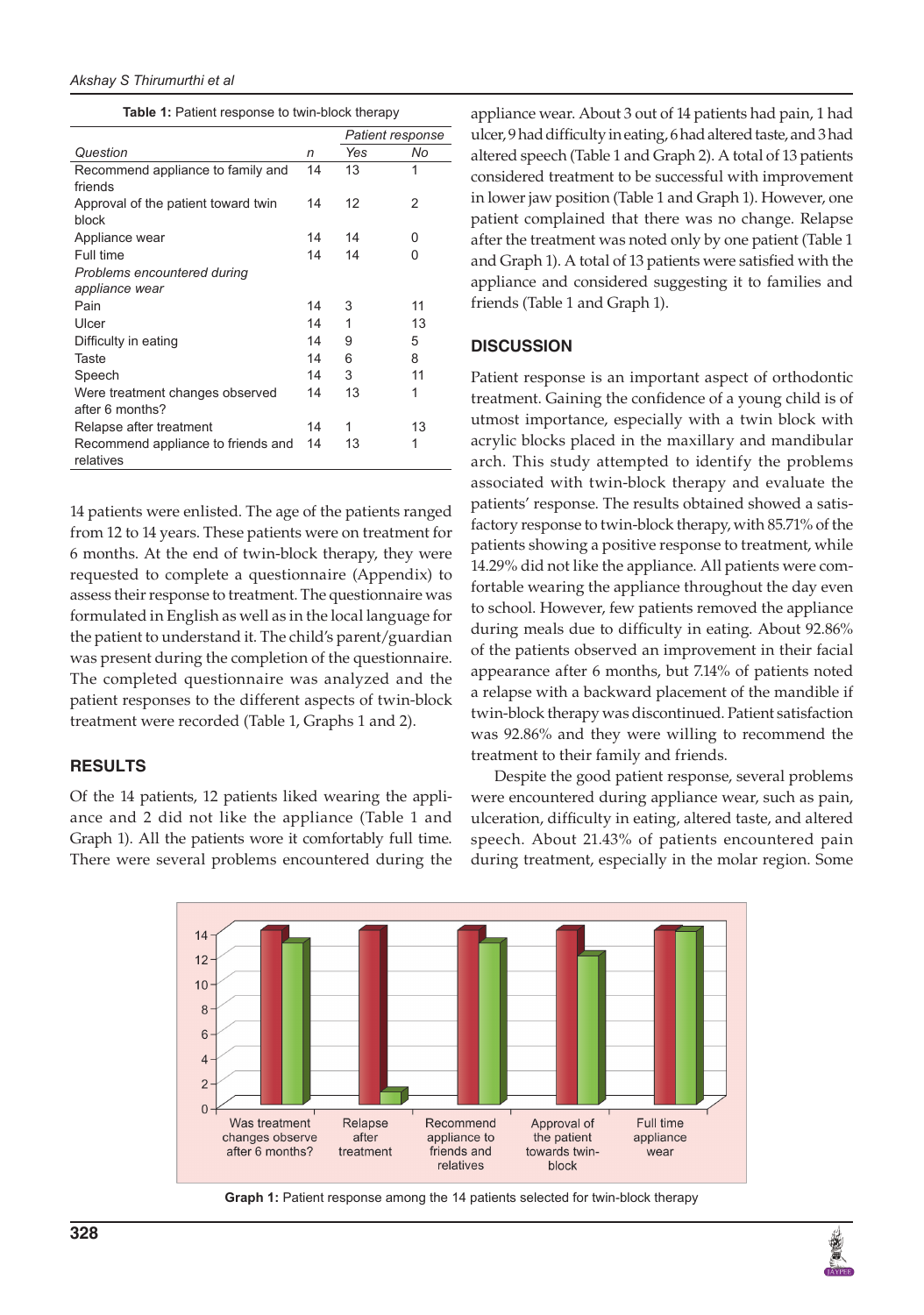

**Graph 2:** The different problems encountered during twin-block therapy in the selected sample

of them complained of the appliance being too tight on insertion. About 7.14% developed ulcers during appliance wear, most probably due to an ill-fitting appliance. About 64.29% of the patients had difficulty during eating. Altered taste was noted by 42.86% of the patients possibly due to the acrylic cover in the palatal block. Altered speech was observed by 21.43% after initial insertion of the appliance. The speech gradually improved with continued appliance wear.

Thus, twin-block therapy seems to be an appliance of choice for correction of skeletal class II malocclusion with a mandibular deficiency. However, care should be taken to fabricate the appliance precisely to reduce the problems encountered by the patients.

# **CONCLUSION**

The response of the patient to twin-block appliance was positive. The twin block appears to be well accepted by the patients despite their age.

### **REFERENCES**

- 1. Klages U, Rost F, Wehrbein H, Zentner A. Perception of occlusion, psychological impact of dental esthetics, history of orthodontic treatment and their relation to oral health in naval recruits. Angle Orthod 2007 Jul;77(4):675-680.
- 2. Keles F, Bos A. Satisfaction with orthodontic treatment. Angle Orthod 2013 May;83(3):507-511.
- 3. Al-Omiri MK, Abu Alhaija ES. Factors affecting patient satisfaction after orthodontic treatment. Angle Orthod 2006 May;76(3):422-431.
- 4. Zhang M, McGrath C, Hägg U. Changes in oral health-related quality of life during fixed orthodontic appliance therapy. Am J Orthod Dentofacial Orthop 2008 Jan;133(1):25-29.
- 5. Chen M, Wang DW, Wu LP. Fixed orthodontic appliance therapy and its impact on oral health-related quality of life in Chinese patients. Angle Orthod 2010 Jan;80(1):49-53.
- 6. Pabari S, Moles DR, Cunningham SJ. Assessment of motivation and psychological characteristics of adult orthodontic patients. Am J Orthod Dentofacial Orthop 2011 Dec;140(6): e263-e272..
- 7. Mahony DR, Witzig J. A modification of the twin block technique for patients with a deep bite. Funct Orthod 1999 Apr-Jun;16(2):4-8, 10.
- 8. O'Brien K, Wright J, Conboy F, Sanjie Y, Mandall N, Chadwick S, Connolly I, Cook P, Birnie D, Hammond M, et al. Effectiveness of treatment for class II malocclusion with the herbst or twin-block appliances: a randomized, controlled trial. Am J Orthod Dentofacial Orthop 2003 Aug;124(2):128-137.
- 9. O'Brien K, Wright J, Conboy F, Sanjie Y, Mandall N, Chadwick S, Connolly I, Cook P, Birnie D, Hammond M, et al. The effectiveness of treatment of class II malocclusion with the twin block appliance: a multicenter, randomised, controlled trial. Part 1: dental and skeletal effects. Am J Orthod Dentofacial Orthop 2003 Sep;124(3):234-243.
- 10. O'Brien K, Wright J, Conboy F, Chadwick S, Connolly I, Cook P, Birnie D, Hammond M, Harradine N, Lewis D, et al. The effectiveness of treatment of class II malocclusion with the twin block appliance: a multicenter, randomised, controlled trial. Part 2: psychological effects. Am J Orthod Dentofacial Orthop 2003 Nov;124(5):488-495.

# **Appendix**

**Proforma Sheet showing the Questionnaire to Assess Patient's Psychological Response to Twin-block Therapy**

## **Patient Name:**

- Did you like this appliance?
	- Yes
	- No
- Did you wear this appliance?
	- Yes
	- No
- How many hours a day did you wear this appliance?
	- Seldom or rarely
	- Night time full
- In school
- Full time (day and night)
- Can you specify approx. number of hours?
- What problems you had while wearing the appliance?
	- Pain
	- Difficulty in mouth opening
	- Mouth ulcer